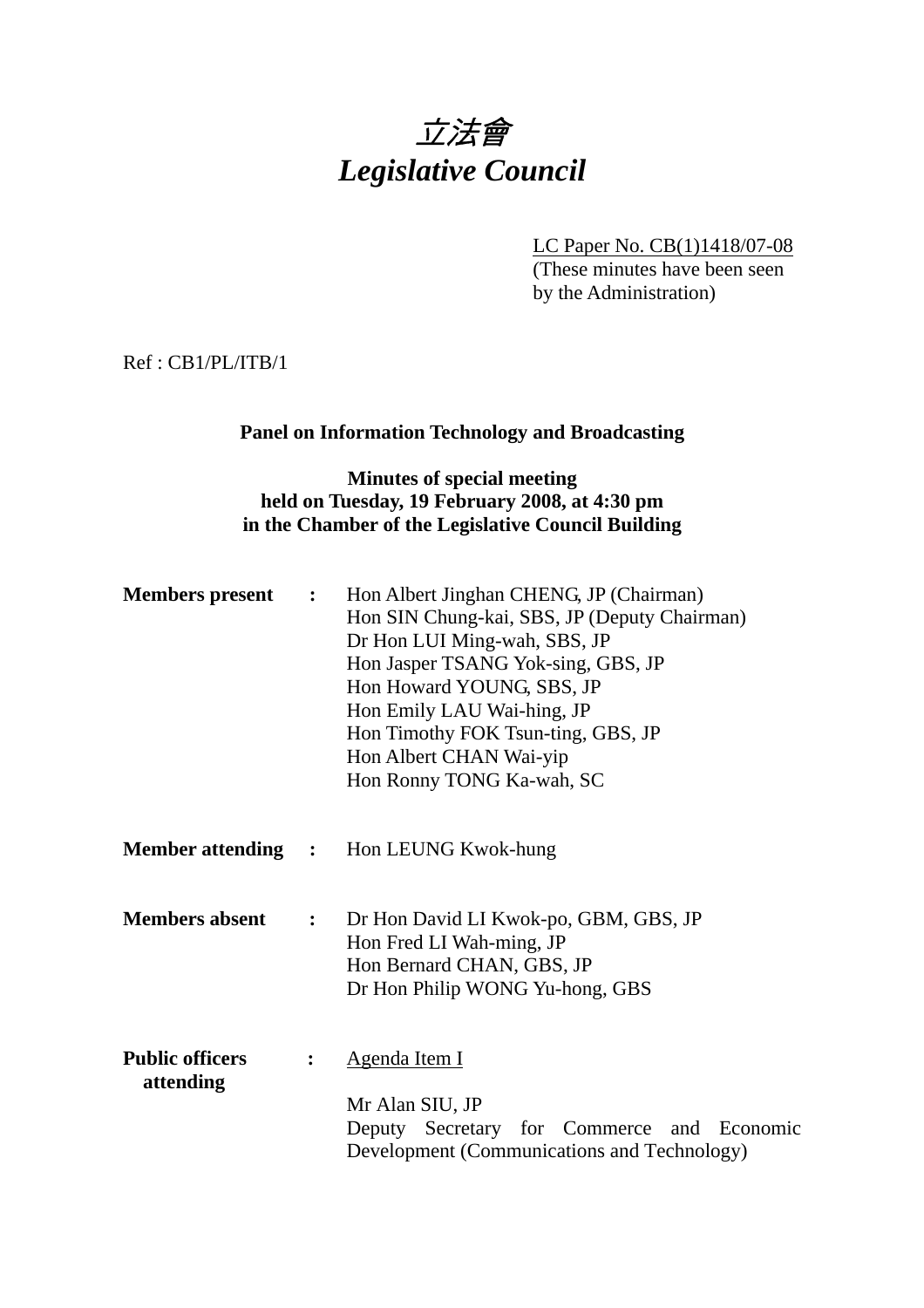Mr Kevin CHOI Principal Assistant Secretary for Commerce and Economic Development (Communications and Technology)A

Mrs Marion LAI, JP Director-General of Telecommunications Office of the Telecommunications Authority

Mr Danny LAU Assistant Director of Telecommunications (Operations) Office of the Telecommunications Authority

Mr Ian Grenville CROSS, SC, JP Director of Public Prosecutions Department of Justice

Ms Winnie HO Senior Government Counsel Department of Justice

#### Agenda Item II

Mr Alan SIU, JP Deputy Secretary for Commerce and Economic Development (Communications and Technology)

Mr Kevin CHOI Principal Assistant Secretary for Commerce and Economic Development (Communications and Technology)A

Mrs Marion LAI, JP Director-General of Telecommunications Office of the Telecommunications Authority

Mr Chaucer LEUNG Chung-yin Senior Telecommunications Engineer (Advisory and Support) Office of the Telecommunications Authority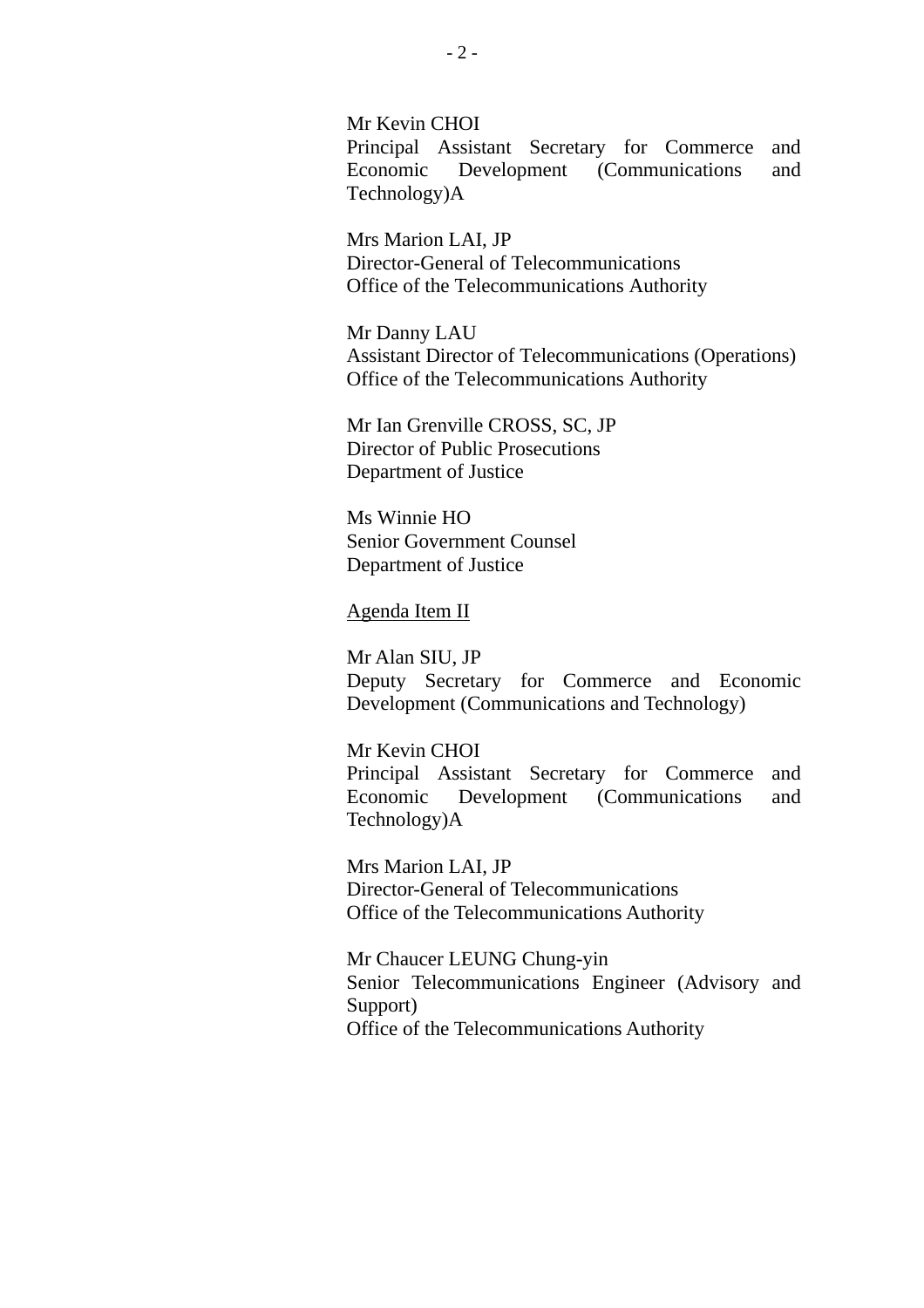**invitation** 

Attendance by : Agenda Item I

Citizens' Radio

Mr TSANG Kin-shing Convenor

Mr CHEUNG Sheung-ming Secretary

The Democratic Party

Mr Andrew FUNG Representative

Mr CHOW Wai-tung Representative

Yuen Long District Councillor

Mr CHEUNG Man-fai District Councillor

Mr MAK Ip-sing District Councillor

Agenda Item II

Asia Television Limited

Mr H Y KWONG Senior Vice President – Programme, Corporate Development & External Affairs

Television Broadcasts Limited

Mr CHEONG Shin-keong General Manager – Broadcasting

Mr Bruce KRUGER Controller – Engineering

Ms Winnie HO Senior Manager – Corporate & Community Relations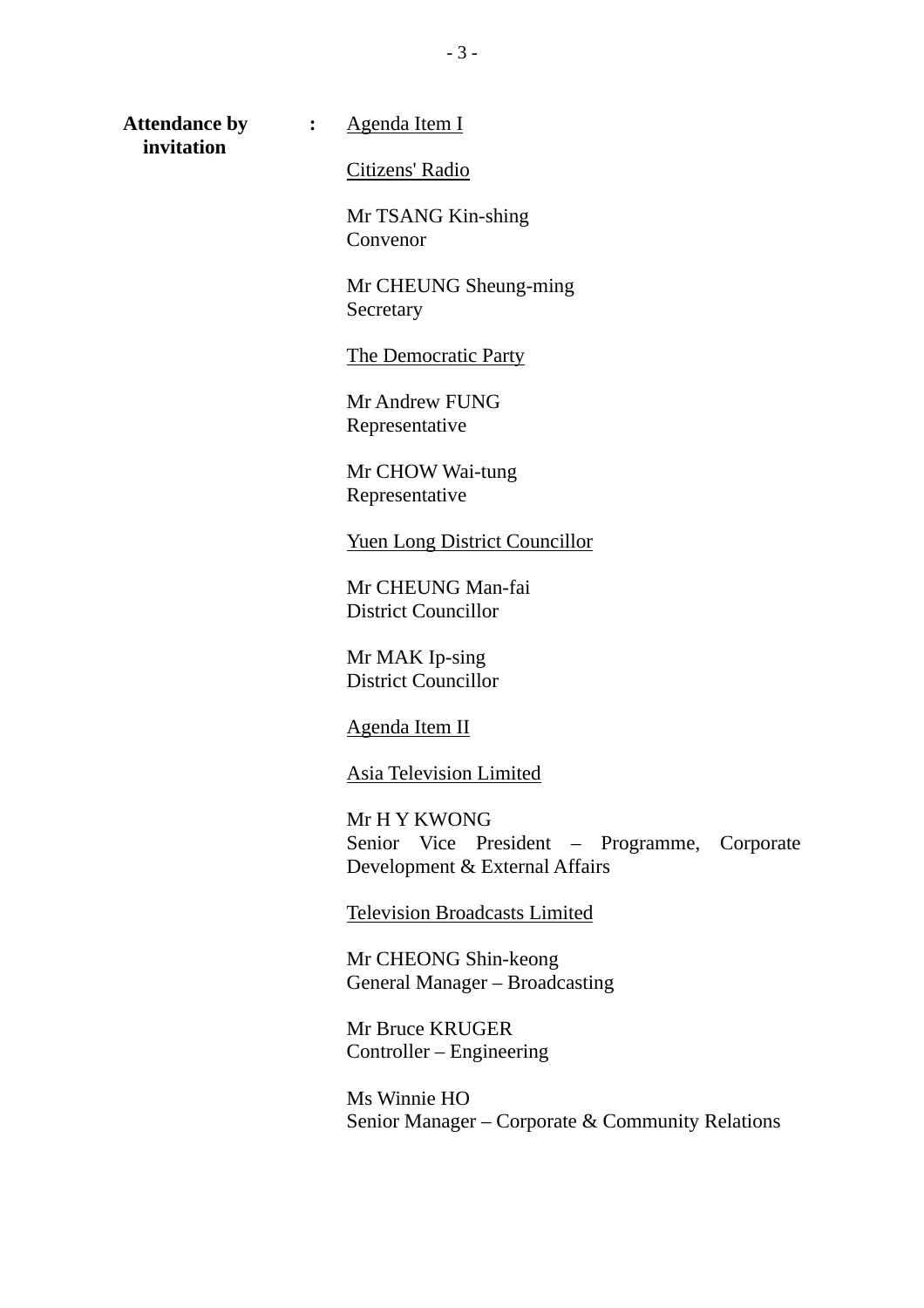|                              | <b>Hong Kong Cable Television Limited</b>                                |
|------------------------------|--------------------------------------------------------------------------|
|                              | Mr Benjamin TONG<br><b>Executive Director</b>                            |
|                              | Mr Garmen CHAN<br>Vice President – External Affairs                      |
| <b>Clerk in attendance :</b> | Ms YUE Tin-po<br>Chief Council Secretary (1)3                            |
| <b>Staff in attendance</b>   | : Ms Pauline NG<br><b>Assistant Secretary General 1</b>                  |
|                              | Ms Connie FUNG<br><b>Assistant Legal Adviser 3</b>                       |
|                              | <b>Ms Annette LAM</b><br>Senior Council Secretary (1)3                   |
|                              | Ms Guy YIP<br>Senior Council Secretary (1)5                              |
|                              | Ms May LEUNG<br>Legislative Assistant (1)6                               |
| I.                           | Policies relating to the regulation of radio broadcasting and the use of |

| T UNCLES TERRING TO THE TEGNIALION OF FAULO DI URUGASING AND THE USE OF                         |
|-------------------------------------------------------------------------------------------------|
| radiocommunications apparatus for the purpose of radio broadcasting                             |
| Submissions from individuals not attending the meeting                                          |
| $(LC$ Paper No. $CB(1)805/07-08(04)$ -- Submission from Ms KO Po-ling,                          |
| MH, JP, Yau Tsim Mong District                                                                  |
| Councillor (Chinese version only)                                                               |
| -- Submission from Mr WONG<br>Wang-tai, Wan Chai District<br>Councillor (Chinese version only)) |
|                                                                                                 |

Introduction and declaration of interests

Action

 The Chairman declared that he had filed an application for a commercial radio broadcast licence to operate an AM radio broadcast service.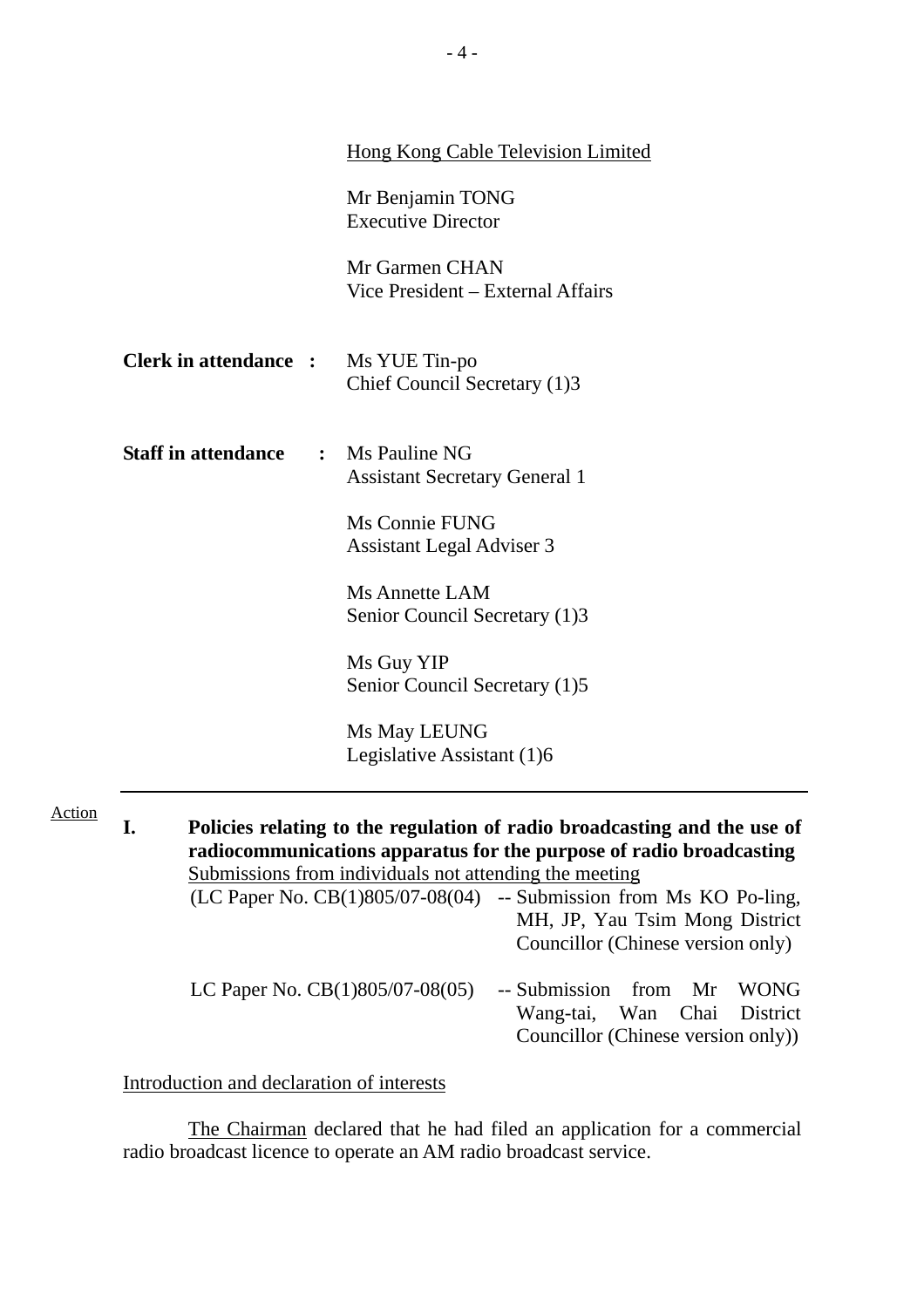2. Mr Albert CHAN declared that he was the director of the New Citizens' Radio.

3. The Chairman welcomed representatives of the Administration and deputations to the meeting. He reminded attendees that reference should not be made to a case pending in court in such a way as, in his opinion, might prejudice that case.

| Briefing by the Administration       |                                                                         |
|--------------------------------------|-------------------------------------------------------------------------|
| (LC Paper No. $CB(1)805/07-08(01)$ ) | -- Paper provided by the Administration                                 |
| LC Paper No. $CB(1)805/07-08(02)$    | -- Background brief prepared by the<br>Legislative Council Secretariat) |

4. Following a brief introduction by Deputy Secretary for Commerce and Economic Development (Communications and Technology) (DSCED(CT)), Director-General of Telecommunications (DG of T) of the Office of the Telecommunications Authority (OFTA) briefed members on sections 8(1)(a) and 23 of the Telecommunications Ordinance (TO)(Cap. 106) and enforcement action taken by OFTA against unlicensed broadcasting and the use of unlicensed radio apparatus for sound broadcasting. Director of Public Prosecutions (DPP) of the Department of Justice (DoJ) then made a presentation on the prosecution policy relating to illegal broadcasting and breaches of the provisions of the TO.

5. Members noted that any person who established or maintained any means of telecommunications (including radio apparatus) in contravention of section 8(1)(a) would be liable to a fine of up to \$100,000 and imprisonment for up to five years upon conviction on indictment. Under section 23 of TO, any person who knowing or having reason to believe that a means of telecommunications was being maintained in contravention of TO, transmitted or received any message by such means of telecommunications or performed any service incidental to the transmission or reception of any such message or delivered any message for transmission by such means of telecommunications or took delivery of any message sent thereby, would be liable to a fine of up to \$50,000 on summary conviction. DG of T advised members that from 2003 to 2007, OFTA had investigated 538 cases under section  $8(1)(a)$ , of which 515 cases resulted in prosecution. Pursuant to the power provided by section 35 of TO, OFTA carried out 2 700 investigations on frequency interference complaints relating to public safety, aeronautical services, search and rescue, marine services, public telecommunications services, and reception of broadcasting services. Around 1 200 of these pertained to reception of broadcasting services. In the same year, OFTA had conducted 108 raids against illegal use of radio apparatus, sales of illegal radio apparatus, and roadblock operations jointly with the Police. Being the law enforcement agency, OFTA would investigate suspected breaches of the law and consult DoJ if the evidence obtained justified further consideration to initiating prosecution.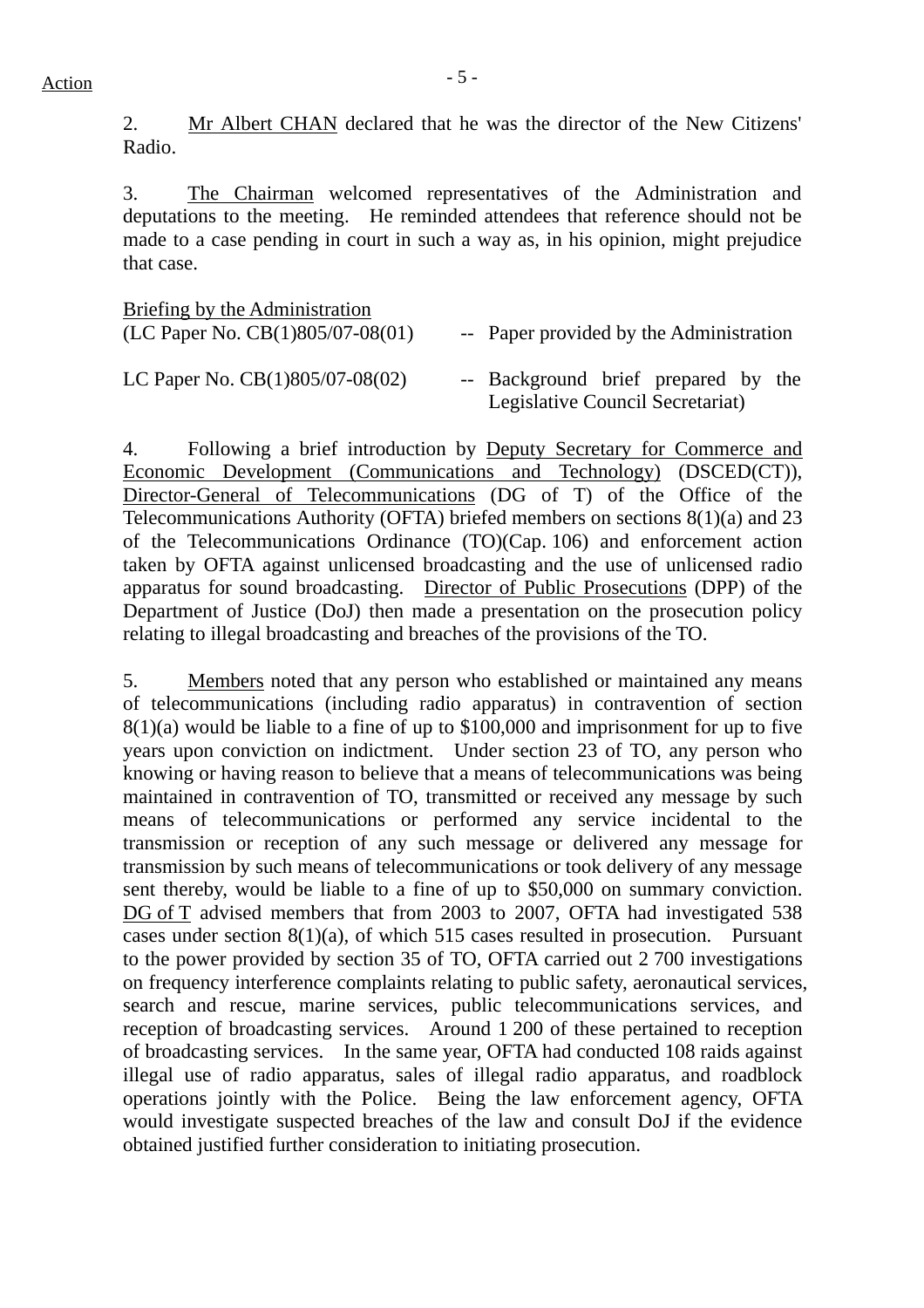6. On prosecution policy, DPP said that before instituting prosecution for an offence, the prosecutor must be satisfied that there was sufficient evidence and that a prosecution was required in the public interest. He explained the circumstances surrounding the prosecution of those persons who allegedly participated in unlicensed broadcasting activities on, respectively, 20 April and 25 May 2007, in contravention of the TO, and why those suspected of having committed similar offences prior to the warnings of 9 December 2006 were not prosecuted. He stressed that prosecutions for breaches of the relevant provisions of the TO had been fairly and judiciously instituted, and that established legal criteria had been scrupulously applied. He added that prosecutors had acted throughout in complete good faith.

#### Presentation by deputations

7. The Chairman said that written submissions from deputations received before the meeting had been circulated to members and uploaded onto the Legislative Council (LegCo)'s website for public perusal. He requested the deputations to provide their written submissions, if they had not already done so, or supplementary submissions, if any, to the Panel after the meeting. He also reminded representatives of deputations that their submissions and oral presentations made at the meeting would not be covered by the protection and immunity provided under the Legislative Council (Powers and Privileges) Ordinance (Cap. 382).

*Citizens' Radio* (LC Paper No. CB(1)830/07-08(01) -- Submission (*Chinese version only*))

8. Referring to the magistrate's recent ruling that the current licensing regime under the TO was unconstitutional, Mr TSANG Kin-shing of Citizens' Radio (CR) queried the fairness and transparency of the licensing regime. Pointing out that the criteria and the licensing requirements had not been clearly stipulated in the TO and that there was no appeal mechanism against the decision of the Chief Executive in Council (CE-in-Council) who had unchecked power to approve or reject applications for a TV or sound broadcasting licence, he demanded that the Government review the TO expeditiously and to open up airwaves for use by the community. He said that CR had announced on 18 January 2008 that it would suspend radio broadcasting for three months until 20 April 2008 and hoped that the Government would demonstrate its sincerity in amending the TO. Referring to the Government's approval for the use of FM frequency by the Hong Kong Franklin Graham Festival (HKFGF) in December 2007, he queried whether the existing 13 radio channels had already exhausted the frequency capacity of the FM band (87MHz-108MHz). He requested the Administration to provide specific cases and statistics to show that broadcasting by the CR had undermined public safety by interfering with aeronautical services, fire services and navigational facilities in Hong Kong. Mr CHEUNG Sheung-ming, Secretary of CR, supplemented that Hong Kong which claimed itself as one of the most advanced and free economies should take immediate action to review and revamp the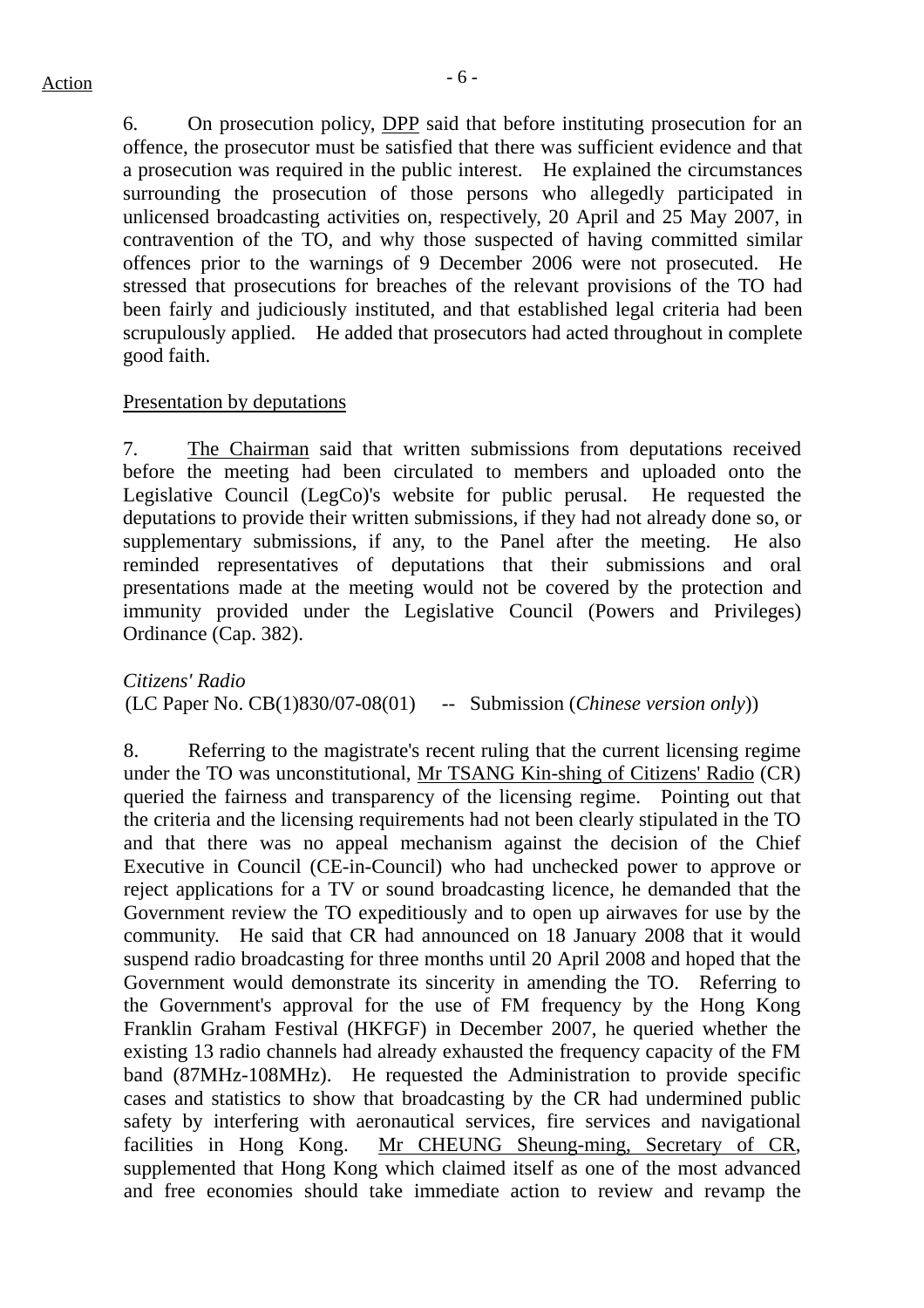# $Action$

outdated TO that was enacted more than 50 years ago.

*The Democratic Party*  (LC Paper No. CB(1)830/07-08(02) -- Submission (*Chinese version only*))

9. Referring to its submission to the Panel, Mr CHOW Wai-tung and Mr Andrew FUNG, representatives of the Democratic Party (DP), stated the DP's views as follows:

#### Enforcement of the TO

- (a) The Administration owed the public an explanation on the prosecution of CR so as to relieve the public concern about selective enforcement of breaches against the TO.
- (b) The TO should be reviewed and suitably amended to take into account of the rapid development of broadcasting on the Internet.

#### Opening up of airwaves

- (a) Radio spectrum, being a scarce community resource, belonged to the people. The Administration should, in response to rising public expectation, release radio spectrum to disadvantaged groups and ethnic minorities for setting up community/public access channels.
- (b) To address the problem of spectrum scarcity, digital broadcasting should be introduced to enhance the effective utilization of spectrum.

#### Regulation of radio broadcasting

- (a) The outdated sound broadcasting licensing regime under the TO enacted in the colonial era should be revamped in line with technological development and community expectation.
- (b) To enhance transparency, the Administration should actively consider setting up an appeal panel to hear appeals against the decision of the licensing authority.

#### Introducing digital audio broadcasting

- (a) The Administration should set down a timetable for an early implementation of digital audio broadcasting (DAB).
- (b) The Administration should review the sound broadcasting licensing regime and introduce a regulatory framework for DAB.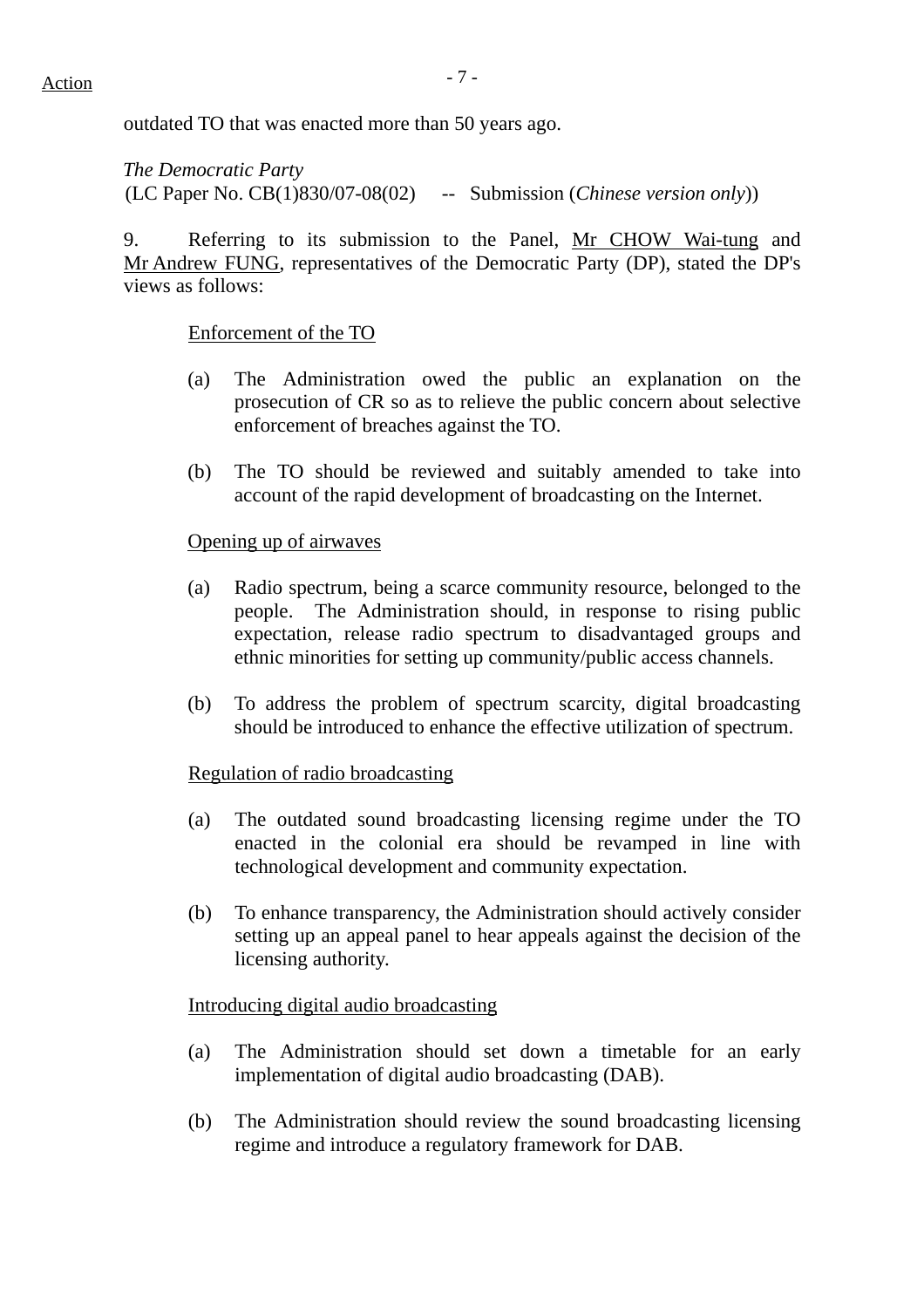# $Action$

*Mr CHEUNG Man-fai, Yuen Long District Councillor*  (LC Paper No. CB(1)805/07-08(03) -- Submission (*Chinese version only*))

10. Referring to his submission to the Panel, Mr CHEUNG Man-fai, Yuen Long District Council member, stated his support of the Government's prosecution policy in instituting prosecution against all alleged cases of illegal broadcasting that had prima facie evidence.

## *Mr MAK Ip-sing, Yuen Long District Councillor*

11. Mr MAK Ip-sing, Yuen Long District Council member, called on the Government to open up airwaves for setting up community channels, thereby increasing the number of radio channels in Hong Kong. He said that the Administration, instead of seeking an appeal against the magistrate's constitutionality ruling, should review the TO and the current sound broadcasting licensing regime and set up an appeal mechanism.

#### Discussion

## *Enforcement of alleged breaches of Telecommunications Ordinance*

12. Mr Ronny TONG noted that after issuing a series of warning letters on 9 December 2006 by OFTA to persons believed to have been involved in unlicensed broadcasting activities, two cases of illegal broadcasting allegedly occurred in April and May 2007 were submitted to the DoJ for prosecution. In this connection, he sought information on the number of cases involving alleged unlicensed broadcasting that were known to OFTA after 9 December 2006, the number of cases for which prosecution was instituted, the number of persons involved in these cases, and the difficulties, if any, encountered in the investigation.

13. In reply, DG of T said that five cases of alleged illegal broadcasting were known to OFTA after 9 December 2006. Following investigation and consultation with DoJ, two cases allegedly occurred in April and May 2007 were prosecuted as it was considered that there was sufficient evidence for prosecution under both section 8(1) and section 23 of the TO. As legal proceedings were underway, it would not be appropriate for the Administration to make any comment on the specifics of the two cases. The remaining three cases occurred in March, June and July 2007 respectively. She pointed out that before a prosecution for an offence of participation in unlicensed broadcasting activities could be instituted, there must be evidence to establish that there was a means of telecommunications being maintained without a licence, that a message was transmitted using that means of telecommunications, that the party who participated in transmitting the message had been identified, and that the party so identified had knowledge, or had reason to believe, that a message was being transmitted contrary to the law. She said that the evidence obtained was insufficient to justify further consideration of these three cases. As such, the Administration was not in a position to ascertain the total number of persons involved.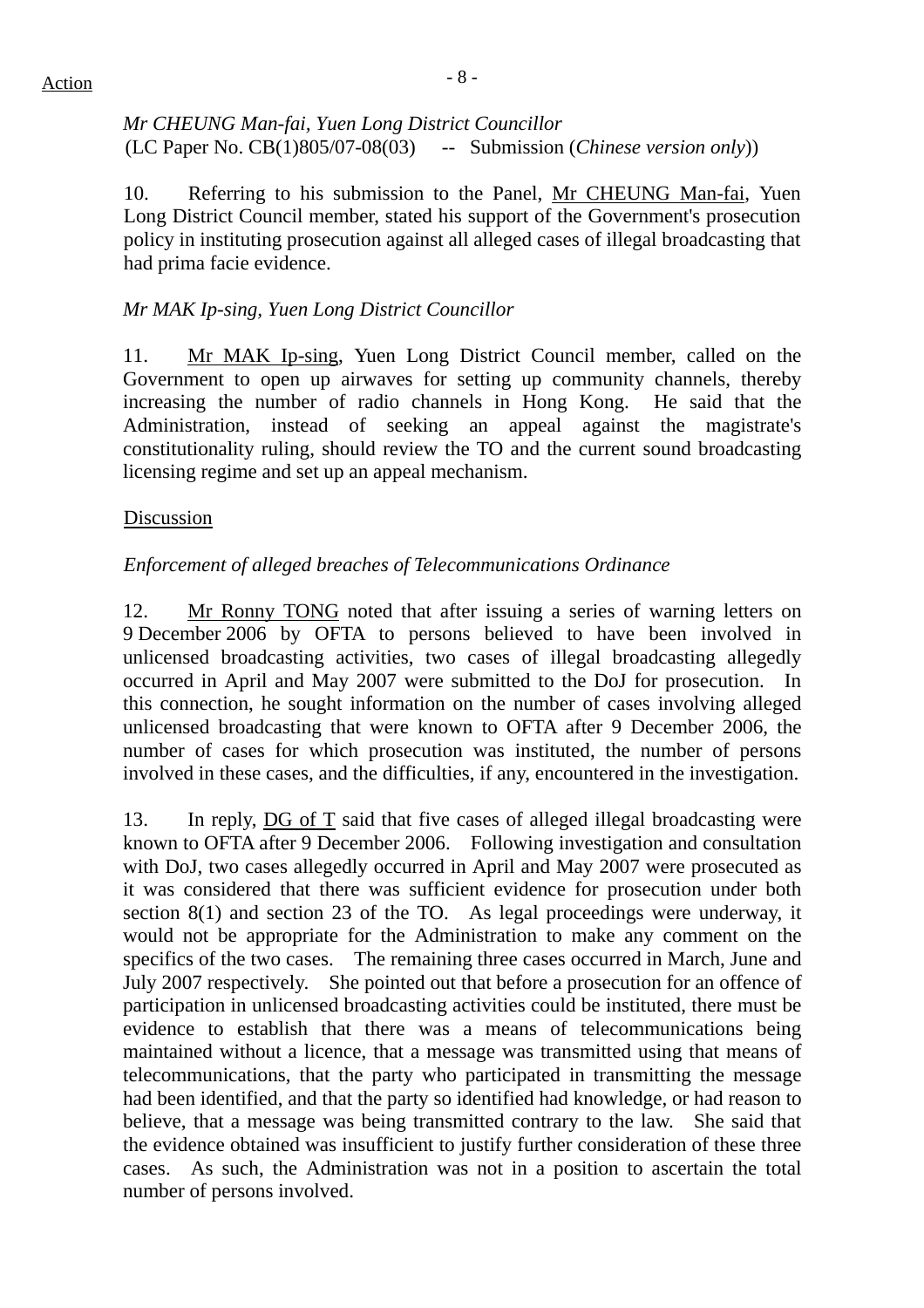14. DG of T further said that radio frequency spectrum was a valuable community resource for which a spectrum policy was required for effective and efficient use. Regulating the use of frequency spectrum was essential as illegal operation of broadcasting and telecommunications equipment and unlicensed broadcasting activities would cause harmful interference to other legitimate spectrum users. Unlicensed broadcasting was an offence and anyone engaged in such activities including establishing or using a means of telecommunications without licence contrary to section 8 of TO and anyone who participated in any broadcast by such means contrary to section 23 of TO was liable to criminal prosecution. She stressed that OFTA as the law enforcement agency had fairly and judiciously enforced the relevant provisions in the TO, and there was no question of selective enforcement.

15. In this connection, Mr Albert CHAN regretted that while prosecution was instituted against persons involved in the two cases that occurred in April and May 2007, other persons suspected of similar offences were not prosecuted. He was of the view that the selective prosecution had reflected the Government's stance that "there were distinctions between the closer and those not so close" and its disrespect for the principles of fairness and openness.

16. DSCED(CT) disagreed that the Administration had been selective in law enforcement and prosecution in respect of breaches of TO. He reiterated that all breaches of the relevant provisions in the TO were processed in accordance with the TO and the established prosecution policy. Prosecutions would be instituted for cases that satisfied the evidential test and where prosecution was warranted in the public interest.

#### *The introduction of digital audio broadcasting*

17. Mr Albert CHAN noted with concern the lack of progress in the development of DAB despite years of discussion and the general consensus that digitization would increase spectrum efficiency thereby allowing more radio and TV channels to operate.

18. DSCED(CT) replied that one of the Government's broadcasting policy objectives was to facilitate the introduction of innovative broadcasting services. In this regard, digital terrestrial TV was officially launched in December 2007. Subject to spectrum availability, the Administration was supportive of opening up spectrum to provide more broadcasting channels, thereby enhancing programming choice for the public. He recapped that frequency spectrum in Band III and L Band had been reserved for the development of digital broadcasting since 2000. However, market response had not been positive. Referring to the Panel's meeting on 29 January 2008 in which members were briefed on the three-month public consultation on the development of mobile TV services in Hong Kong, DSCED(CT) said that the Government's intention was to take the opportunity of using the spectrum in the UHF Band and Band III to also facilitate the roll out of DAB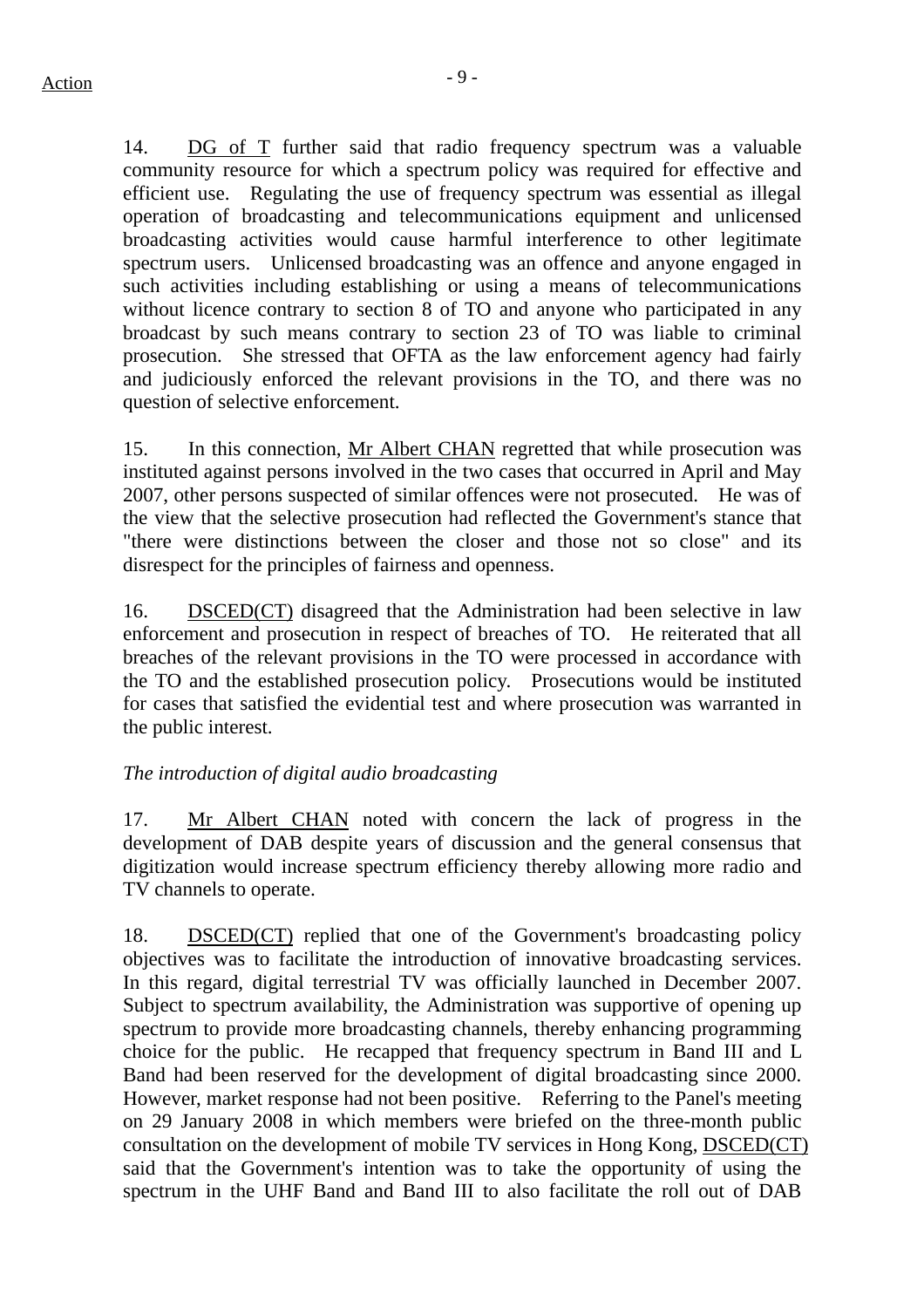value-added services ancillary to mobile TV. He said that deputations' views in this regard would be taken into consideration.

#### *Licence Fee*

19. Mr Albert CHAN was concerned that a high licence fee of \$3 million for a sound broadcasting licence was advantageous to large conglomerates and would preclude financially less viable groups from operating radio channels. He considered it unfair that commercial sound broadcasters had to pay the same licence fee irrespective of the number of radio stations operated and the amount of frequency spectrum used.

20. In response, Principal Assistant Secretary for Commerce and Economic Development (Communications and Technology)A (PAS(CT)A) said that in accordance with section  $13(c)$  of TO, licence fee, being one of the licence conditions, was to be decided by the CE-in-Council. He pointed out that the two existing commercial sound broadcasters each operated the same number of radio channels for which the same amount of licence fee was charged. As for new entrants, the CE-in-Council would determine the licence fee on the basis of the Broadcasting Authority (BA)'s recommendations and the amount of spectrum used.

## *Review of TO and the sound broadcasting licensing regime*

21. Mr LEUNG Kwok-hung strongly objected to the Government's view that there were enough platforms for the public to express diverse views. He queried the Administration's sincerity to review the TO which he considered as a draconian law of the colonial era, and expressed great disappointment over the lack of progress. Referring to the magistrate's constitutionality ruling, he demanded an immediate review of the TO and the sound broadcasting licensing regime and the prompt opening up of airwaves for use by the community. In this connection, Ms Emily LAU criticized the Administration for holding up the review of TO pending the outcome of the appeal. She considered that the outdated TO and the licensing regime were no longer effective in regulating the telecommunications industry and should be revamped in line with public expectation regardless of the outcome of the legal proceedings.

22. DSCED(CT) replied that the Secretary for Commerce and Economic Development had, at the Panel's meeting held on 19 January 2008, made clear the Government's position. He said that the Administration would keep in view the relevant legislation from time to time, taking into account the needs of the community in the light of advances in broadcasting technologies and community expectation.

23. Referring to the powers of the CE-in-Council to approve or reject applications for operating sound broadcasting services and TV programme services, Mr LEUNG Kwok-hung queried the fairness and credibility of the sound broadcasting licensing regime and criticized the lack of transparency in the decision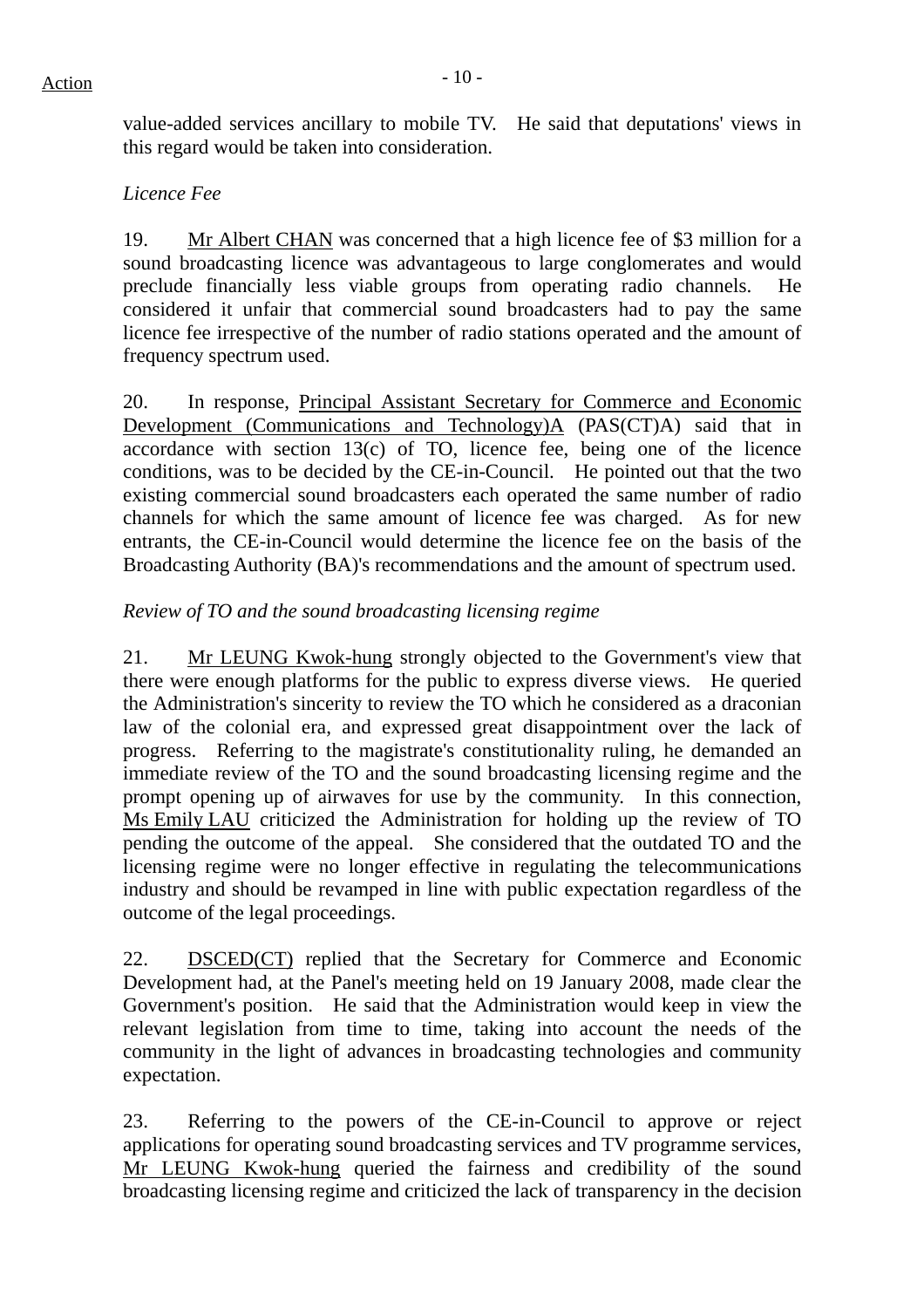making process as the CE-in-Council was not required by law to account for the decision made. He claimed that it was only after CR had held a press conference that the Administration notified him of the factors taken into account by the CE-in-Council in rejecting CR's application. In this regard, Mr Ronny TONG pointed out that the criteria and requirements for licensing were not clearly prescribed in the TO and that there was no provision for appeal against the decision of the CE-in-Council. He enquired under what circumstances would an application for sound broadcasting licence be approved.

24. DSCED(CT) disagreed that there was no objective criteria for assessing a licence application. He advised that pending the outcome of the appeal against the constitutionality ruling, the TO was still in force and all applications for a sound broadcasting licence would be processed in accordance with the provisions specified in Part IIIA of TO. He said that to enhance transparency and to ensure fairness in processing sound broadcasting licences applications, an element of public engagement was included by way of releasing details of the applications for public consultation. Every case would be assessed on its own merit taking into account factors including the technical, financial and management capabilities of the applicant. The CE-in-Council, having considered BA's recommendations in respect of a licence application and the representation made by the applicant, if any, would make a decision on each application.

#### *Frequency interference*

25. Referring to the 1 200 investigations undertaken by OFTA in 2007 on frequency interference complaints relating to broadcasting services, Ms Emily LAU enquired about the nature of the interference and whether and when CR's broadcasting had interfered with reception of broadcasting, emergency, aeronautical and public telecommunications services. In this regard, Mr LEUNG Kwok-hung and Mr TSANG Kin-shing of CR maintained that 102.8MHz at which CR had operated was not assigned to any user and that since its operation, CR had not caused any interference to other spectrum users or jeopardize the operation of emergency, aeronautical or marine services.

26. DG of T replied that the interference complaint cases were mainly related to the unauthorized use of private mobile radio systems on vehicles. She said that frequency interference had all along been a great concern to frequency management authorities worldwide. The conditions of use as well as the emission characteristics for radio apparatus were therefore specified for compliance to prevent interference caused by improper use of radio apparatus.

27. Assistant Director of Telecommunications (Operations) of the Office of the Telecommunications Authority (AD of T(O)) supplemented that, although the FM sound broadcasting band was different from the aeronautical services band in 108-137MHz, it was internationally recognized by spectrum management authorities worldwide that sound broadcasting in the frequency band of 88-108MHz might produce intermodulation frequencies which would interfere with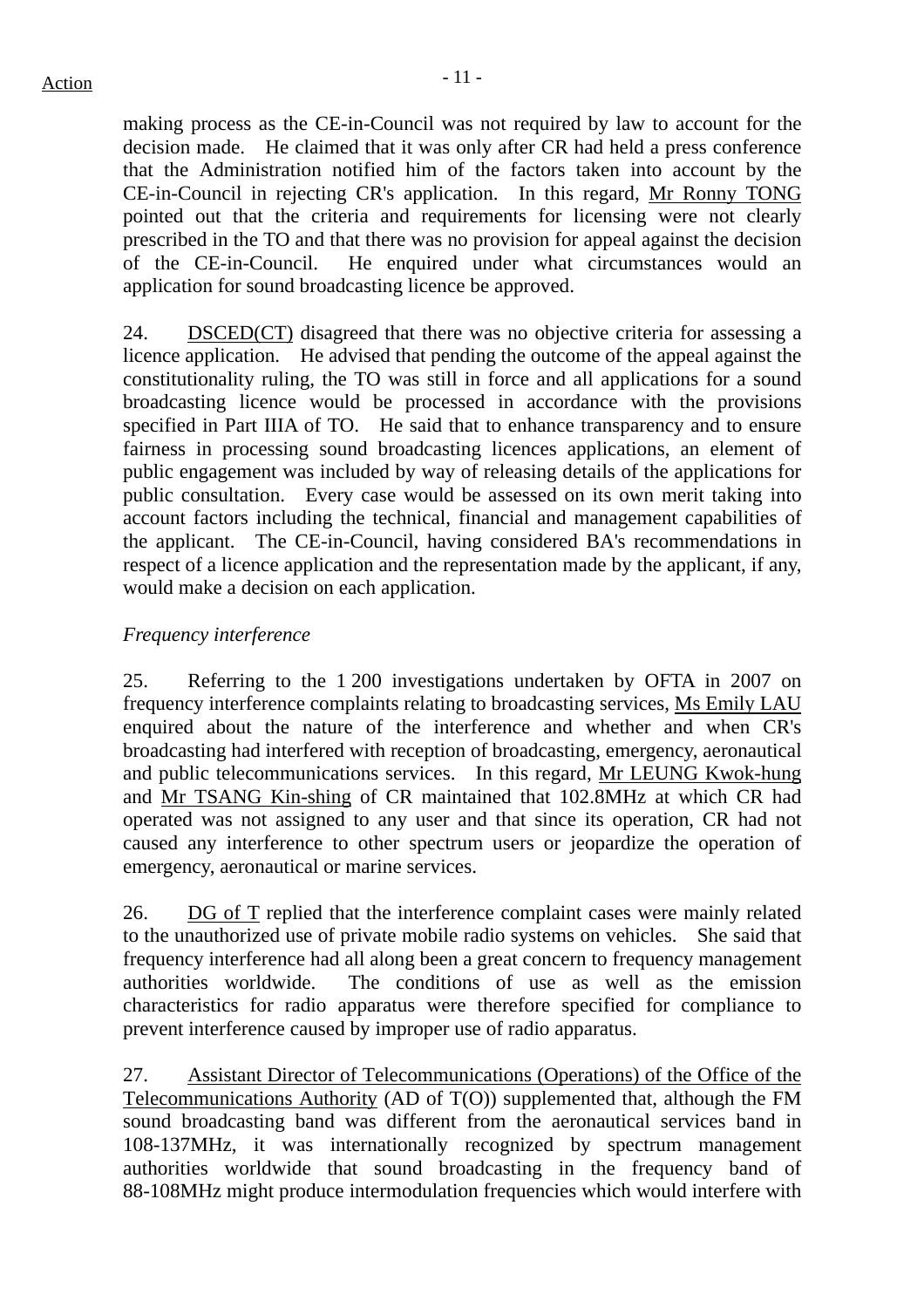the aeronautical services operated in frequency band of 108-137MHz. Countries such as the United States and the United Kingdom had many cases of such interference and Hong Kong had four cases of interference with aeronautical services in the past three years. To avoid possible interference caused by FM sound broadcasting frequencies in 88-108MHz to aeronautical services in 108-137MHz, the International Telecommunications Union had issued guidelines to spectrum regulatory bodies to plan the use and assignment of FM sound broadcasting frequencies in 88-108MHz. PAS(CT)A said that there was a real risk that unregulated use of unlicensed radio apparatus would cause interference. In order to minimize interference to other legitimate spectrum users and to avoid jeopardizing emergency and aeronautical services, spectrum regulation by way of a licensing regime that specified the conditions of use and the emission characteristics of radio apparatus was essential to ensure orderly use of frequency spectrum. He stated that unlicensed broadcasting and the use of unlicensed radio transmitter equipment in contravention of TO constituted a criminal offence, and cases established to have caused interference would be dealt with under section 32(j) of TO.

#### *The issue of temporary/short-term and locality-specific sound broadcasting licence*

28. Noting that no more FM frequencies with territory-wide coverage were available for the use of community radio channels, Mr SIN Chung-kai enquired whether it was feasible to identify spare spectrum for operating community-based channels in some localized districts. He said that LegCo had discussed the opening up of airwaves for use by the community on many occasions and had urged the Administration to release spectrum for setting up public access channels to allow public participation. Referring to the precedent of the use of frequency spectrum by the HKFGF, he asked whether the Administration would consider approving application from organizers for major public activities such as a rally.

29. In response, DG of T said that the provision of existing radio services in Hong Kong, comprising 13 FM and AM radio channels, had already exhausted the frequency capacity of the FM band. For localized coverage, technical study had to be conducted on a case by case basis to ascertain whether and what frequency spectrum were available for use. Regarding the use of frequency spectrum by the HKFGF in December 2007, she said that TO had provisions for issuing a short-term permit upon application by organizations for holding an event/activity that was usually for a short period of time and confined to a specific location covering a small area. In the case of HKFGF, the transmission of broadcast signals was confined to the Hong Kong Stadium.

Admin 30. Mr TSANG Kin-shing disagreed and said that according to his understanding, the broadcast of HKFGF was carried by five channels and could be received in many places from the Hong Kong Stadium to stadiums in Yuen Long and Macau. In this connection, Mr SIN Chung-kai requested the Administration to provide details of the frequency band approved for the use of HKFGF in December 2007 and information on the criteria and related policies for approving applications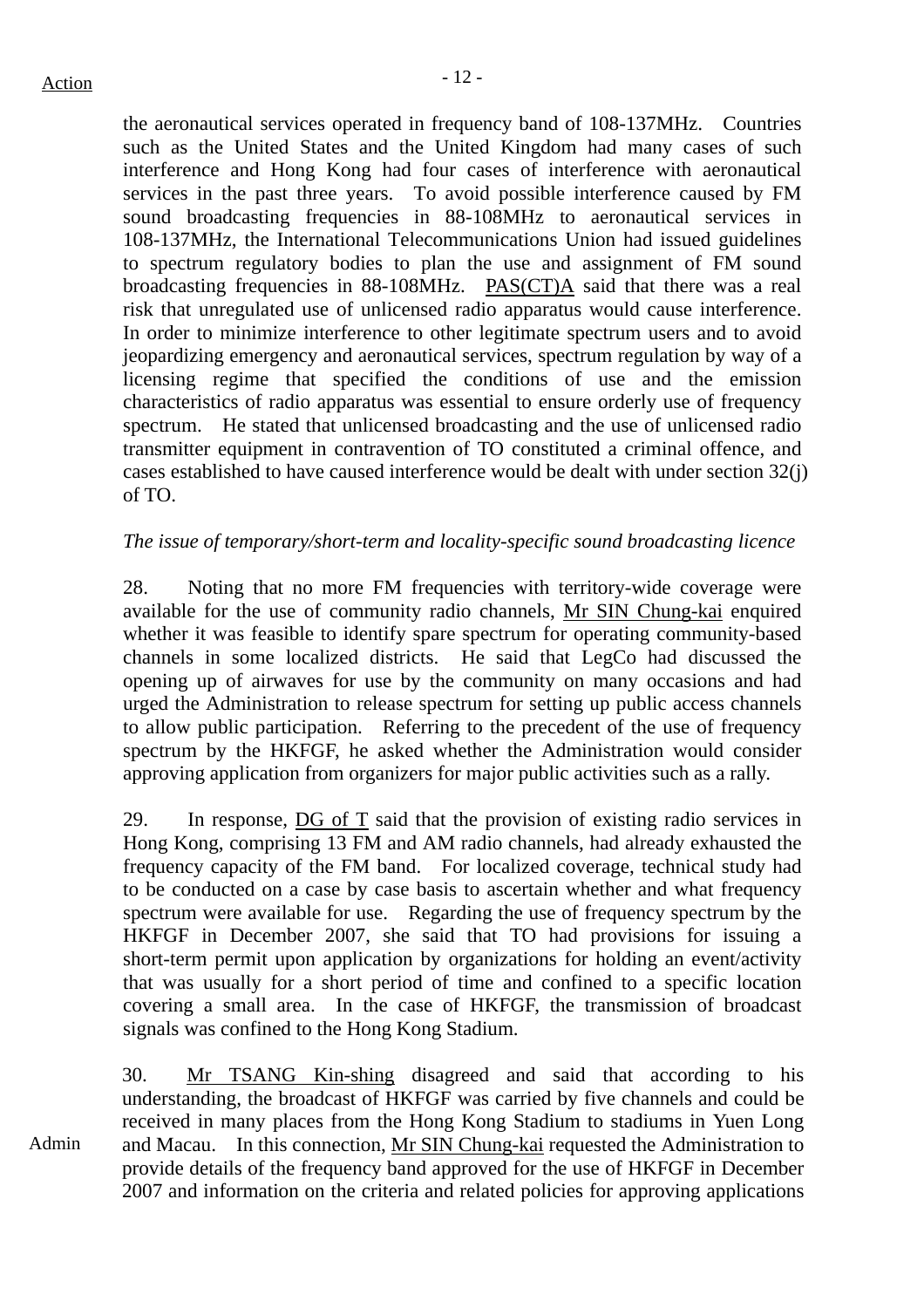for temporary/short-term and locality-specific sound broadcasting permits.

31. In response, PAS(CT)A said that all applications for a territory-wide sound broadcasting licence, irrespective of the licence duration, would be considered in accordance with the provisions as prescribed under Part IIIA of TO. For signal transmission during an event of a short duration and covering a small area such as transmission at the Hong Kong Stadium as in the case of HKFGF, the event organizer could apply to the Telecommunications Authority (TA) for the issue of a permit. He undertook to provide the information as requested by Mr SIN Chung-kai after the meeting.

#### **II. Progress update on the implementation of digital terrestrial television broadcasting**   $(C \ncap \text{Cap} \cap \text{Cep} \cap \text{Cep} \cap \text{Cep} \cap \text{Cep} \cap \text{Cep} \cap \text{Cep} \cap \text{Cep} \cap \text{Cep} \cap \text{Cep} \cap \text{Cep} \cap \text{Cep} \cap \text{Cep} \cap \text{Cep} \cap \text{Cep} \cap \text{Cep} \cap \text{Cep} \cap \text{Cep} \cap \text{Cep} \cap \text{Cep} \cap \text{Cep} \cap \text{Cep} \cap \text{Cep} \cap \text{Cep} \cap \text{Cep} \cap \text{Cep} \cap \text{Cep} \cap$

| (LC rapel NO. CD(1) $\frac{\partial U}{\partial U}$ -00(00) -- rapel provided by                                      | uie<br>Administration                                                                                                                                                                                          |
|-----------------------------------------------------------------------------------------------------------------------|----------------------------------------------------------------------------------------------------------------------------------------------------------------------------------------------------------------|
| LC Paper No. $CB(1)805/07-08(07)$                                                                                     | -- Extract of minutes of meeting held<br>on 12 November 2007                                                                                                                                                   |
| LC Paper No. $CB(1)867/07-08$<br>(tabled at the meeting and<br>subsequently issued via e-mail on<br>20 February 2008) | -- Administration's paper for the<br>progress update on<br>the<br>implementation of digital<br>terrestrial television broadcasting<br>(Chinese version<br>only)<br>(power-point)<br>presentation<br>materials) |

Presentation by the Administration

32. With the aid of a power-point presentation, PAS(CT)A updated members on the progress of the implementation of digital terrestrial television (DTT) since the Panel's meeting on 12 November 2007. Members were briefed on areas covering the relevant regulatory decisions made by the BA, coverage areas of DTT broadcasting, the upgrade of In-Building Coaxial Cable distribution System (IBCCDS), labelling scheme for DTT receivers, as well as promotion and publicity activities and environmental concerns arising from the disposal of old TV sets, the details of which were set out in the Administration's paper (LC Paper No. CB(1)805/07-08(06)).

33. The Chairman left the meeting at this juncture and Mr SIN Chung-kai, the Deputy Chairman, took over the chair.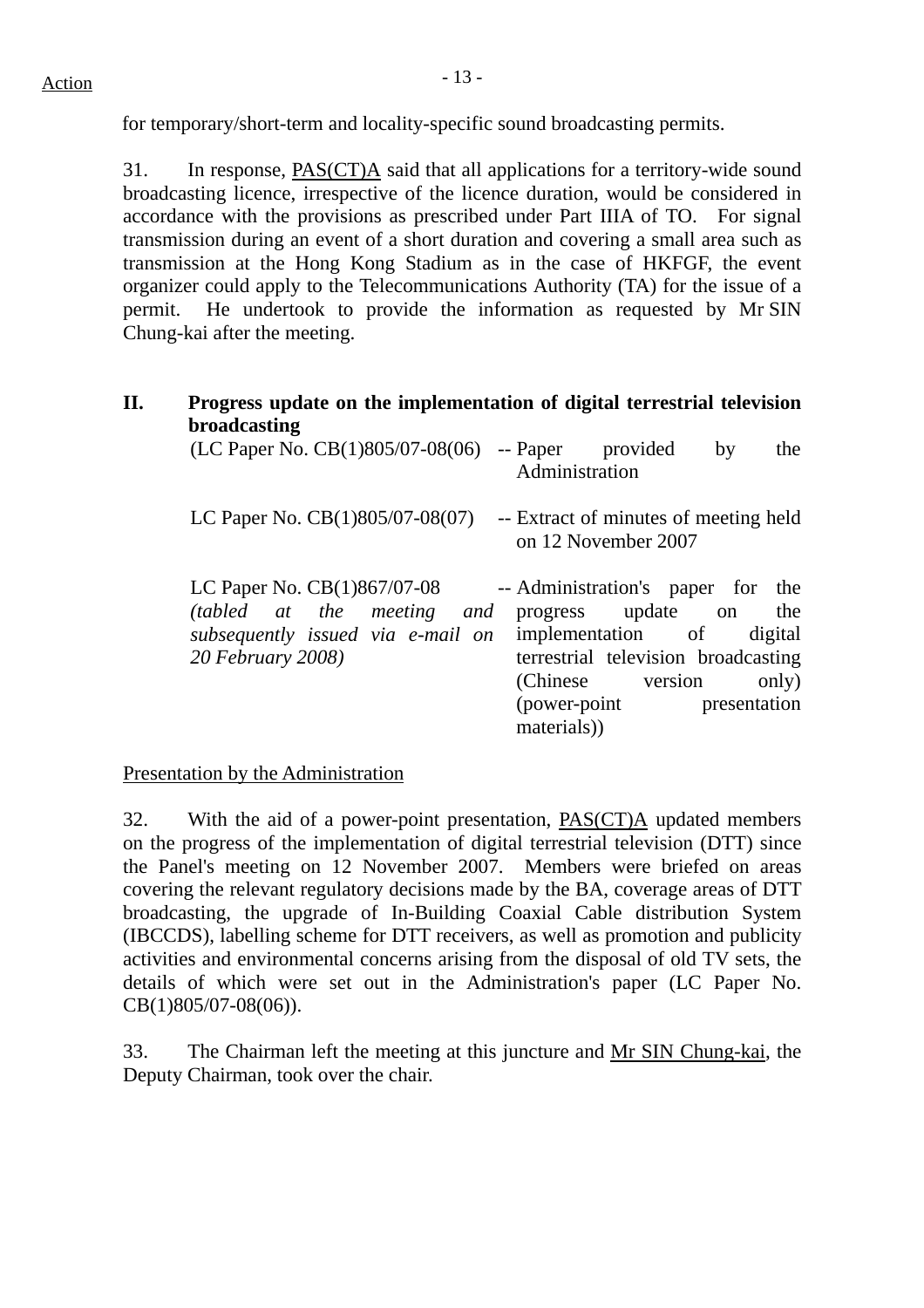#### Discussion

#### *Labelling scheme for DTT receivers*

34. Referring to the scheme introduced by OFTA to label DTT receivers to be sold in Hong Kong, Mr Howard YOUNG noted that all the products registered so far were the "higher-tier" receivers capable of receiving both standard definition TV (SDTV) and high definition TV (HDTV). He queried why there had not yet been any product registered with the basic-tier label capable of receiving only the four existing TV channels simulcast in digital format.

35. Senior Telecommunications Engineer (Advisory & Support) (STE(AS)) of OFTA advised that 81 applications for registering DTT receiver products had been received since the launch of the voluntary labelling scheme in November 2007. Of the 13 applications received for basic-tier labels, three had submitted the receivers for technical test. It was expected that with some modifications being made to comply with the technical requirements, there would be registration of basic-tier DTT receivers shortly.

## *DTT receivers*

36. Mr Howard YOUNG noted that a pay TV service provider had expressed interest in developing a "combined" set-top box capable of receiving both pay TV programme services as well as the DTT programmes. He enquired whether the installation of such a receiver would enable subscribers of pay TV services in Hong Kong Island south, which would not be DTT covered until August 2008, to view programmes with digital broadcasting earlier.

37. In response, PAS(CT)A said that only buildings with the IBCCDS upgraded for DTT reception and were within the DTT coverage areas could receive DTT signals. As such, households in the southern part of the Hong Kong Island would have to wait till August 2008 when the construction of the five other main transmission stations under Phase II was completed to enjoy DTT viewing.

38. Mr CHEONG Shin-keong, General Manager (Broadcasting) of Television Broadcasting Limited (TVB) pointed out that while a "combined" set-top box designed to receive signals from both free TV services and pay TV services would bring consumers the convenience of not having to install an additional decoder, there existed the danger of a possible clash in the channel numbering for free and pay TV programme channels. Mr CHEONG said that TVB was currently using a two-digit channel numbering whereas one pay TV station used a three-digit channel numbering and another pay TV station adopted both a two-digit and three-digit numbering. The absence of a regulatory body to coordinate the use of the channel programme numbering among different broadcasters might possibly result in a duplicate in channel numbering that could be confusing to the viewing public. Referring to the colour-coded interactive feature of using yellow, red, blue, green buttons on the remote control panel to denote different interactive services, he cited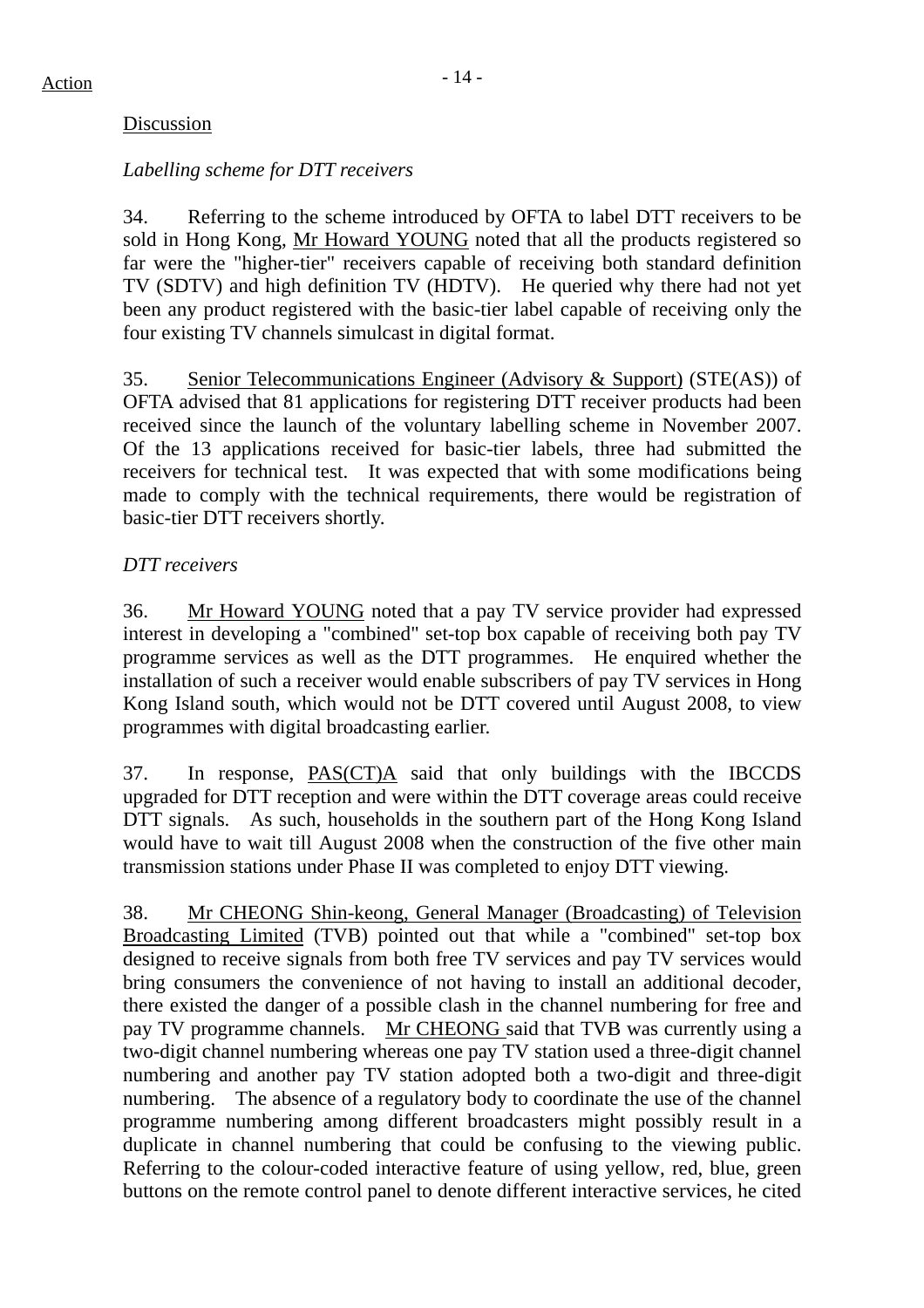for example that a yellow button used by TVB to denote weather information might well be used by pay TV services to denote a different service, thus causing confusion to viewers. To avoid viewer confusion, a suggestion had been made to include a "mode button" on the "combined" set-top box which would indicate to the viewers whether they were in the pay TV or free TV mode. He said that hopefully an agreement would be reached through negotiations and discussion that were underway. In this connection, Mr H Y KWONG, Senior Vice President (Programme, Corporate Development & External Affairs) of Asia Television Limited said that ATV welcomed the introduction of a "combined" set-top box that would enable viewers to decode both pay TV and free TV programmes. However, ATV would not agree to pay TV programme operators bundling free TV programme channels into pay TV channels in the combined set-top box as it would infringe copyrights.

39. In this regard, PAS(CT)A said that the two domestic free TV broadcasters were supportive of the use of a "combined" set-top box although they objected to pay TV operators bundling free TV service channels into pay TV channels. He said that the Administration and the BA would continue to make efforts to coordinate among different broadcasters to address concerns raised about the "combined" set-top box and the related programme channel numbering. The Administration was optimistic that cooperation among different broadcasters on the technological front would result in a mutually acceptable agreement.

40. Mr Howard YOUNG considered that consumers in general would welcome the convenience of a "combined" set-top box. He called on the Administration to facilitate discussions among the broadcasters to bring about an early consensus. Sharing a similar view, Ms Emily LAU and Mr SIN Chung-kai hoped that the Administration would coordinate among the broadcasters to facilitate an early agreement.

41. In response, DSCED(CT) said that the Government's stance was to encourage the broadcasters to make arrangements agreeable to all parties through their own commercial negotiations. He assured members that the TA would assume a coordinating role, adding that the Administration had assisted the two domestic free TV broadcasters to resolve the channel numbering issue.

#### *Channel numbering*

42. Mr Howard YOUNG noted that while three-digit channel number was currently used by one pay TV broadcaster, the BA had decided to adopt two-digit channel numbers for programme channels for the digital platform. He enquired whether a two-digit channel numbering for the digital platform would be sufficient to cope with future channel growth. In this connection, he referred to the previous discussion about extending the eight-digit telephone numbering to nine or more digits to meet growing demand and was concerned whether the two-digit channel numbering would likewise have to be increased to three-digit numbering in future.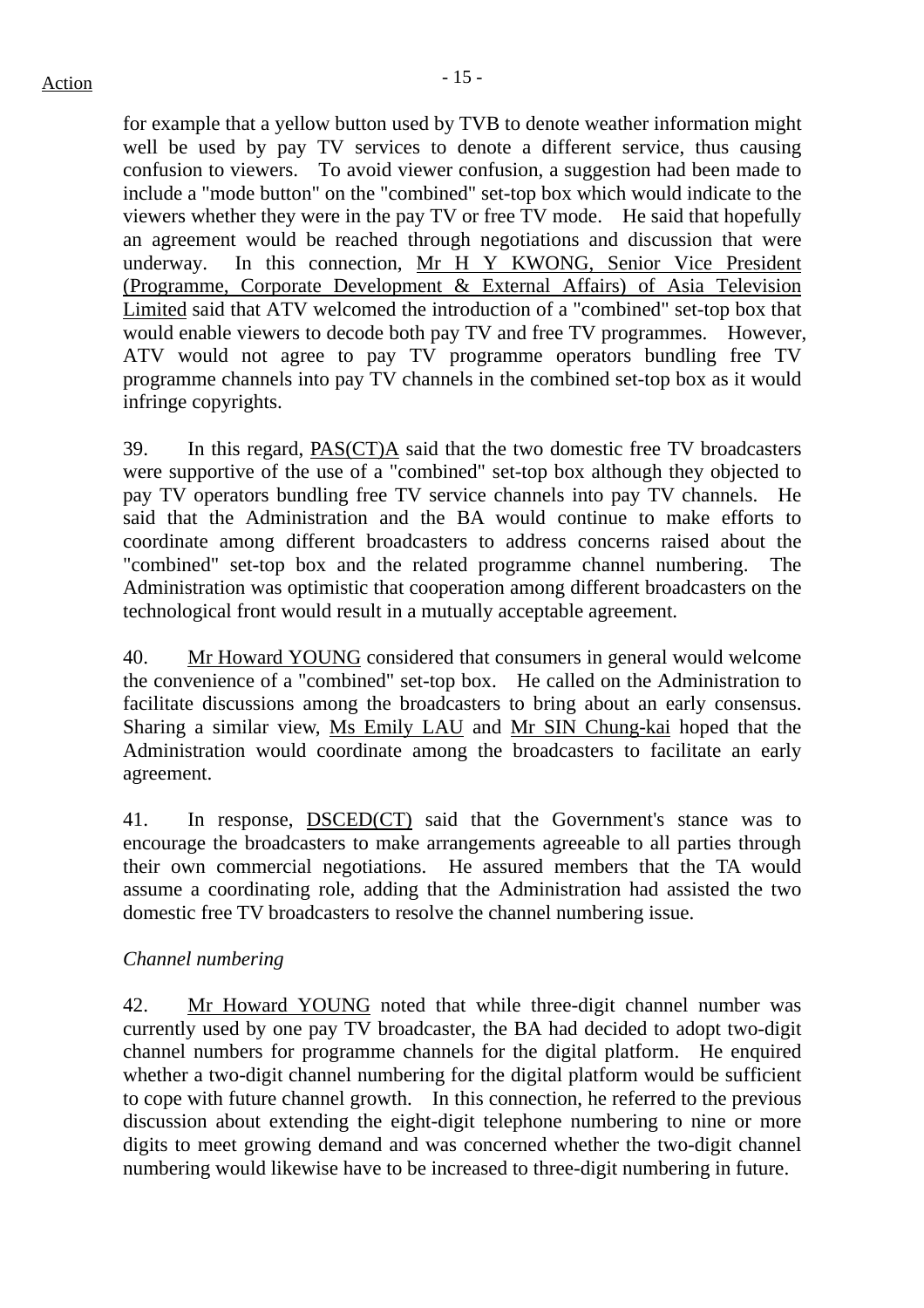43. Responding, PAS(CT)A said that a three-digit channel numbering was technically feasible for DTT broadcasts. Nevertheless, given the frequency spectrum available for DTT and considering that the two free domestic TV broadcasters in Hong Kong might not be offering more than 10 TV channels each, a two-digit channel numbering would suffice at the present stage and was convenient for viewers to distinguish between the two TV stations.

#### *Access to DTT services by subscribers of Hong Kong Cable Television Limited*

44. In response to Mr Howard YOUNG's concern about the access to DTT services by subscribers of Hong Kong Cable Television Limited (Cable TV), Mr Benjamin TONG, Executive Director of Cable TV, briefed members on the IBCCDS upgrade works undertaken by Cable TV. He said that Cable TV had so far completed IBCCDS upgrade works for some 440 000 households. Upgrading works for another 330 000 households were underway. Cable TV, as one of the major IBCCDS operators of the Housing Authority, had completed the IBCCDS upgrade works of all public housing estates within the DTT initial coverage areas for receiving DTT signals before the official launch of DTT on 31 December 2007.

45. Mr Benjamin TONG then outlined the different options provided by Cable TV to enable private residential blocks with different in-building communal antenna systems and satellite TV reception systems to become DTT ready as soon as possible. He said that the majority of private residential blocks had in-building reception systems that were inter-connected to Cable TV network. Once the IBCCDS of these buildings had been upgraded to receive DTT signals, Cable TV would carry the DTT signal feeds for these buildings at no cost to enable DTT viewing in the whole building. For private buildings where Cable TV was the IBCCDS operator, incorporated owners and building managers could approach Cable TV to upgrade the system for DTT reception. As regards to IBCCDS maintained by contractors other than Cable TV, incorporated owners and building management could approach the relevant contractors to carry out the upgrading work and Cable TV would provide technical assistance. For a small number of residential blocks whose in-building antenna system was not interconnected to Cable-TV network, Cable TV would provide the interconnection service free-of-charge at request subject to technical compatibility. He said that Cable TV had received 85 requests for interconnection so far, of which 67 interconnections were completed, the majority of which were completed within seven days. Mr TONG added that Cable-TV had launched an on-line enquiry system at its website for the public to get real time information on which buildings had become DTT ready. Additionally, a short video to facilitate the public's understanding of DTT broadcast, coverage and interconnection would be shown on Cable-TV channel 63 as from 22 March 2008 along with the Government's digital broadcast APIs.